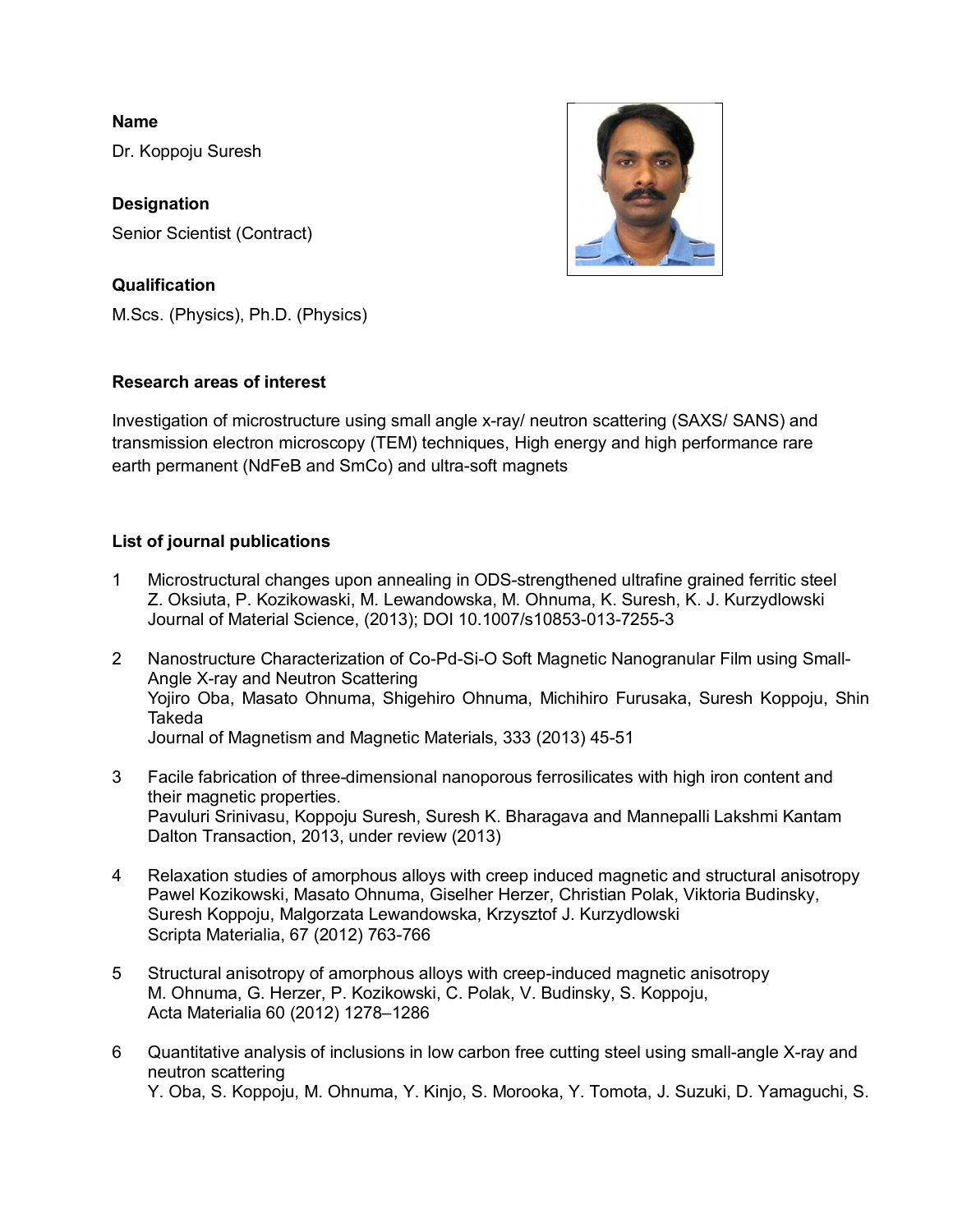Koizumi, M.Sato and T. Shiraga, ISIJ International, Vol.52 (2012), No. 3, P458.

- 7 Quantitative Analysis of Precipitate in Vanadium-microalloyed Medium Carbon Steels Using Small-angle X-ray and Neutron Scattering Methods Yojiro OBA, Suresh KOPPOJU, Masato OHNUMA, Toshio MURAKAMI, Hitoshi HATANO, Kaoru SASAKAWA, Amane KITAHARA and Jun-ichi SUZUKI ISIJ International, Vol. 51 (2011), No. 11, pp. 1852–1858
- 8 Strong correlation between structural, magnetic and transport properties of non-stoichiometric Sr2FexMo2−xO6 (0.8 ≤ x ≤ 1.5) double perovskites Y. Markandeya, K. Suresh, G. Bhikshamaiah, Journal of Alloys and Compounds 509 (2011) 9598– 9603
- 9 Microstructural studies on melt spun Sm-Co-Fe-Zr ribbons K. Suresh, R Gopalan, DV. Sridhara Rao, AK Singh,K Muraleedharan and V Chandrasekaran Intermetallics 18 (2010) 2244
- 10 Probing Ar ion induced nanocavities/bubbles in silicon by small-angle X-ray scattering Koppoju Suresh, Masato Ohnuma, Oba Yojiro , Kishimoto Naoki , Das Pabitra , Chini Tapas Kumar Journal of Applied Physics 107 (2010) 073504
- 11 Consolidation of hydrogenation–disproportionation–desorption–recombination processed Nd– Fe–B magnets by spark plasma sintering K. Suresh, T. Ohkubo, Y.K. Takahashi, K. Oh-ishi, R. Gopalan, K. Hono, T. Nishiuchi, N. Nozawa and S. Hirosawa Journal of Magnetism and Magnetic Materials, 321 (2009) 3681 – 3686
- 12 Anisotropic Nd-Fe-B nanocrystalline magnets processed by spark plasma sintering and in-situ hot pressing of hydrogenation–decomposition–desorption–recombination powder R Gopalan, H. Sepehri-Amin, K. Suresh, T.Ohkubo, K.Hono, T. Nishiuchi, N. Nozawa and S. Hirosawa Scripta Materialia, 61(2009) 978
- 13 Amorphization, nanocrystallization and magnetic properties of mechanically milled Sm-Co magnetic powders R. Gopalan, K. Suresh, D.V. Sridhara Rao, A. K. Singh, N.V. Rama Rao, G. Bhikshamaiah, V. Chandrasekaran International Journal of Materials Research (formerly: Zeitschrift fuer Metallkunde) 99 (2008) 733
- 14 Structural and Mössbauer studies on mechanical milled SmCo<sub>5</sub>/a-Fe nanocomposite magnetic powders P. Saravanan, M. Manivel Raja, R. Gopalan, N.V. Rama Rao, K. Suresh, D.V. Sridhara Rao, V. Chandrasekaran Intermetallics, 16 (2008) 636-641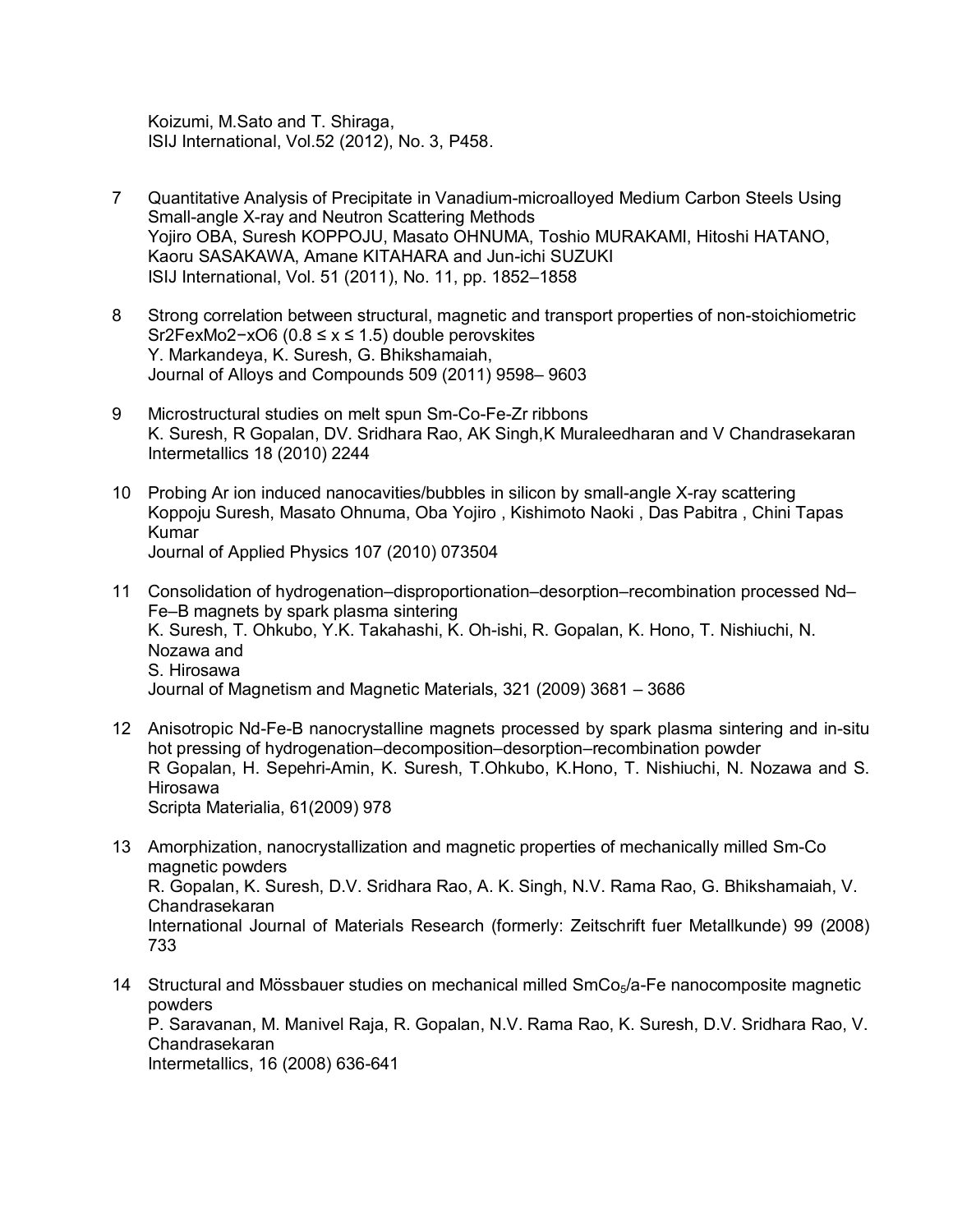- 15 Phase formation, microstructure and magnetic properties investigation in Cu and Fe substituted SmCo5 meltspun ribbons K. Suresh, R. Gopalan, G. Bhikshamaiah, A.K. Singh, D.V. Sridhara Rao, K. Muraleedharan, V. Chandrasekaran Journal of Alloys and Compounds, 463 (2008) 73-77
- 16 Coercivity of  $Sm(Co_{0.9}Cu_{0.1})_{4.8}$  melt-spun ribbons K. Suresh, R. Gopalan, A. K. Singh, G. Bhikshamaiah, and K. Hono Journal Alloys and Compounds, 436 (2007) 358-363
- 17 X-ray Diffraction Characterization of Mechanically Milled SmCoFe Nano Magnetic Powders by Rietveld Refinement K. Suresh, A. K. Singh, R. Gopalan and V. Chandrasekaran Proceedings of Advanced X-ray Techniques in Research and Industry, ed. A.K. Singh, IOS Press, Amsterdam, The Netherlands, (2005) 503-510, (ISBN 1-58603-537-1)
- 18 Studies on  $Sm(Co_{0.9-x}Fe_xCu_{0.1})_{4.8}$  Nano Composite Magnetic Powder K. Suresh, R. Gopalan, A. K. Singh, K. Muraleedharan, D.V. Sridhara Rao and V. Chandrasekaran Indian J. Physics, 78A (2004) 115-119
- 19 Metallurgical and Magnetic Characterization of Mechanically Milled  $Sm(Co_{0.9-x}Fe_xCu_{0.1})_{4.8}$  Alloys R. Gopalan, K. Suresh, A. K. Singh, and V. Chandrasekaran Scripta Materialia, 48 (2003) 1555-1559
- 20 Study of Es occurrences during meteor shower periods at Hyderabad by using FM radio signals G.Yellaiah, K.Suresh, and B. Raghavender Bull. Astro. Soc. Of India. 29 (2001), 251-257
- 21 Electrical conductivity of gadolinium substituted Mn-Zn ferrites D. Ravinder and K. Suresh Materials Letters, 44 (2000) 253-255
- 22 Electrical transport properties of gadolinium substituted Mn-Zn ferrites D. Ravinder, K. Suresh and S.Srinivas Rao Indian J. Physics, 74A (3) (2000) 339-341

### **Affiliation to Professional Societies**

- Life member of Magnetic Society of India (MSI), Hyderabad, India
- Life member of Indian Neutron Scattering Society (INSS), Mumbai, India
- Life member of Indian Institute of Metals (IIM), Kolkata, India
- Life member of Electron Microscopy Society of India, New Delhi, India